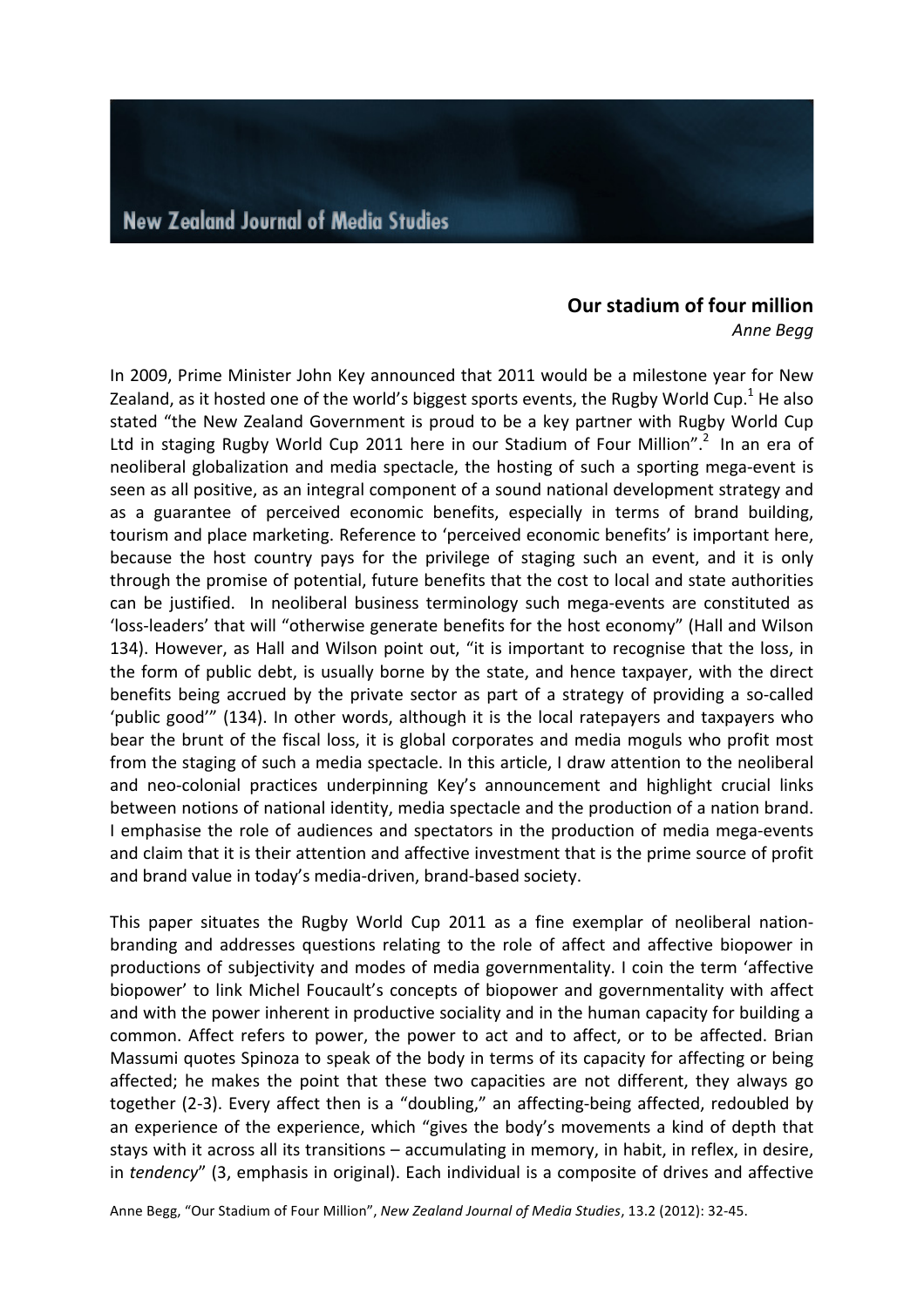states and our conscious knowledge is never a complete or adequate reflection of those states. Affects inform our consciousness, animate our experience and without our full awareness, underpin ways in which we act, react and feel.

In an era of media culture and informational capitalism, media functions by co-opting, amplifying and modulating affect, or as Massumi claims, "mass media are not mediating anymore  $-$  they become direct mechanisms of control by their ability to modulate the affective dimension" (15). Media governmentality is a concept that works to link networks of social power, both technologies of domination and strategies of the self, with media power and with the interactive systems of communication that infiltrate and influence all aspects of neoliberal society. It is not only the case that today's dominant world economy is represented, or epitomized, in the mediatized production, circulation and accumulation of images but also, that these basic economic processes (production, circulation, exploitation and accumulation) are actually accomplished in and through the media. It is the transmissible aspect of affective biopower that seamlessly interweaves media-generated social interactions with face-to-face sociality to inform subjectivity, to form and transform social collectives and, in a neoliberal economy of culture, to inculcate brand value as social value.

There are several issues at stake here. The first is that sport, and rugby in particular, has always had a major role to play in productions of a New Zealand identity, in stirring affective investment in an imagined community and in providing a platform on which to build notions of nationhood. It is rugby's deeply embedded hold on the social imaginary that is so attractive to international brands like Adidas, because it is affective investment and affective affiliation that underpins brand value and profit-making and that is essential to the mediatized operations of global capital. The second issue relates to the production of subiectivity and to the neoliberal ideals that normalize individualized, entrepreneurial selfbranding and produce community as shared commitment to the nation-brand, as an identity option linked with leisure, pleasure, entertainment and media spectacle. The major issue is that the 2011 Rugby World Cup epitomizes the modern media spectacle through which the affective biopower of a national population is effectively prostituted to the profit-making mechanisms of global brands and media cartels, with the express permission and encouragement of the neoliberal state.

The All Blacks rugby team is one of the most effective and enduring symbols of national identity in Aotearoa New Zealand and is recognized not only as one of the most distinctive brands in international sport but also as the flagship of Brand New Zealand. When brand marketers link national identity with brand identity they tap into the articulation of a national imaginary and exploit this identity-building social collective for its ethical surplus and economic value. As Scherer and Jackson claim, "From the moment Adidas assumed sponsorship of the All Blacks in 1999 their print, televisual, and new media advertising strategies incorporated and colonized the team's history, and the nation's broader mythology" (60). Globalized capital transforms identity politics, re-inventing national identity as a marketable commodity and as a rich source of the affective investment and deeply ingrained loyalty that builds brand value. It is the power inherent in affect, in affective investment and in productive sociality that is crucial to the function and profitability of a brand and brand power is, therefore, constituted in and through the socialization of affect. Indeed, as Scherer and Jackson explain, "what is really for sale with the All Blacks brand, and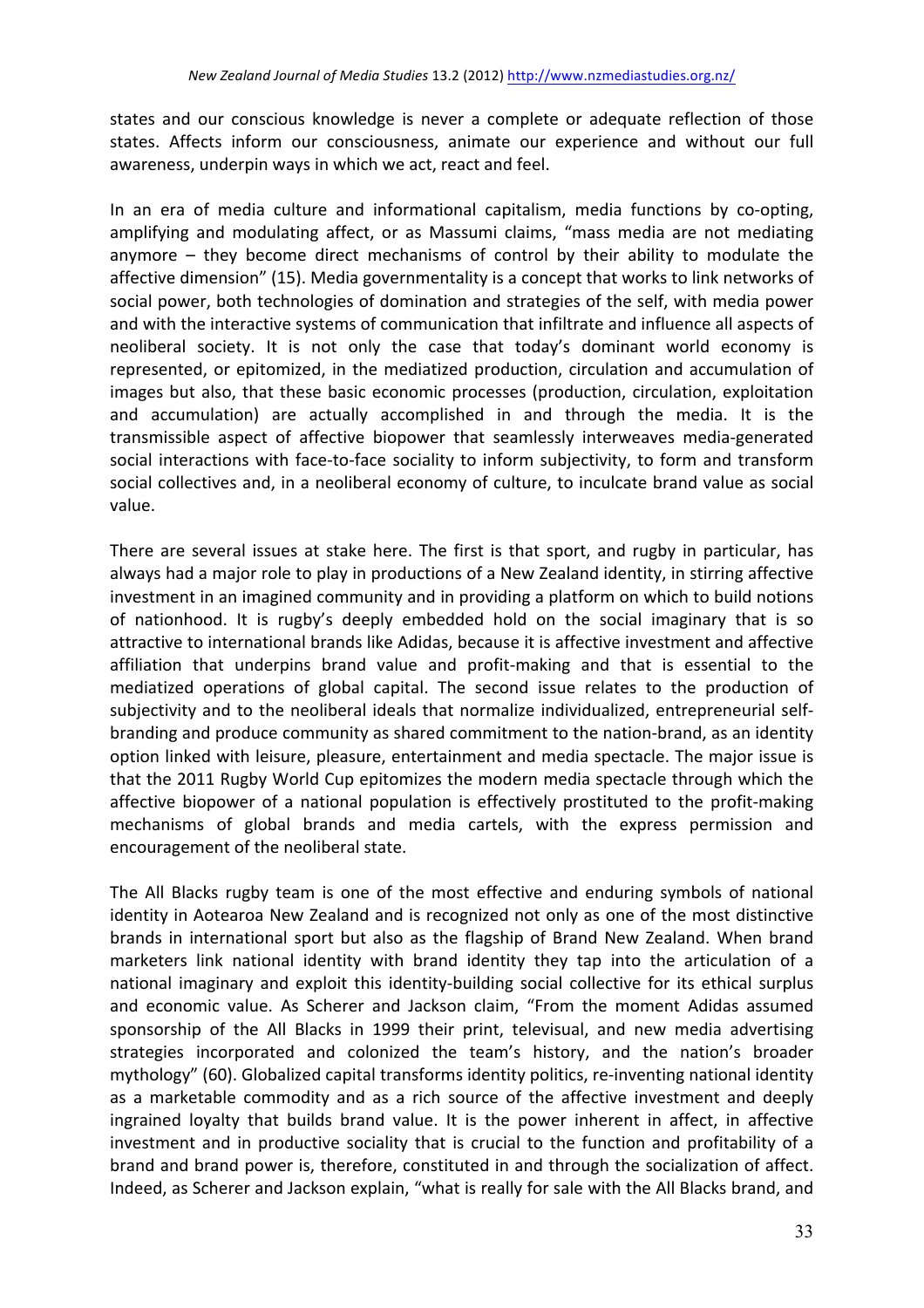undoubtedly what appeals to the corporate sponsors of the All Blacks, is the affective heritage, past traditions, former players, and cultural identity that encompass the myths and memories of a national sporting mythology" (59). Key's reference to "our stadium of four million" mobilizes national mythology and (re)constructs a rugby-media-nation homology that will prove lucrative for corporate sponsors, media moguls and global capital.<sup>3</sup>

In November 2008, within two weeks of becoming Prime Minister, Key flew to London to officiate at the opening of Tourism New Zealand's latest promotional tool, a giant inflatable Rugby Ball, which was installed in the British capital for a week to promote the 2011 Rugby World Cup. The giant rugby ball represents far more than the promotion of the 2011 Rugby World Cup event. It performs nation-branding par excellence by aligning the intangible assets of a country, its distinctive cultural, sporting and creative characteristics, with its attraction as a tourist destination, and its trade and investment opportunities. As Simon Anholt claims, rather than focusing purely on economic issues and developing a twodimensional brand image, of interest only to investors, tax exiles and currency speculators, "culture, heritage and sport provide the third dimension, giving places richness, dignity, trust and respect abroad, and quality of life at home" (5). In other words, the creation of a successful nation-brand is all about building an image or reputation that produces empathetic and affective reactions in both potential visitors and New Zealand citizens. The marketing of New Zealand in terms of rugby prowess and a shared rugby tradition works to do just that because nationhood and national identity are inextricably intertwined with rugby culture and All Black mythology, and contained within a reiterative production of imagined community.

The staging of a Rugby World Cup (RWC) extends the rugby-media-nation homology to the global stage and demonstrates how corporate brands increase market share and build brand value by being linked with national sports teams and, therefore, with the intense affective investment such international competition motivates. It also demonstrates how such globalized media events advance the processes of neoliberal globalization and normalize parameters of nationhood in which corporate logos perform alongside national flags as symbols of shared purpose and national unity. When the International Rugby Board (IRB) promoted the 2011 Rugby World Cup it leaned heavily on the tradition, legends and symbolic images associated with international rugby teams and especially with the host nation's team, the All Blacks, as is demonstrated in its official promotional video (Rugby World Cup, 2011).<sup>4</sup> This video is loaded with nostalgic, affect-laden and patriotic symbolism and incorporates many of the marketing strategies used to generate investment in, and loyalty to, Brand New Zealand.<sup>5</sup> For example, the Māori motif used on all World Cup merchandise, commissioned by an Australian advertising agency, creates a unique logo and links Aotearoa New Zealand symbolically with the World Cup event. This choice of Māori motif is significant because it mirrors the tattoos becoming increasingly popular with rugby players and so demonstrates how brand marketers seek inspiration for effective branding in emerging cultural trends, in what Stuart Hall calls new exotica. Brand marketers, like Adidas, pick up on deeply embedded cultural tradition and the Māori haka, long associated with the All Blacks and international rugby competition has also been utilized as unique marker of the All Black and New Zealand rugby brand.<sup>6</sup> In an era of new media technologies, as Lewis and Winder claim, the haka has been "rejuvenated and professionalized into spectacular entertainment" and "represents a reworking of national and rugby identities – commodified, jazzed-up, assertive, media-centred and re-indigenized" (211). The All Blacks' haka works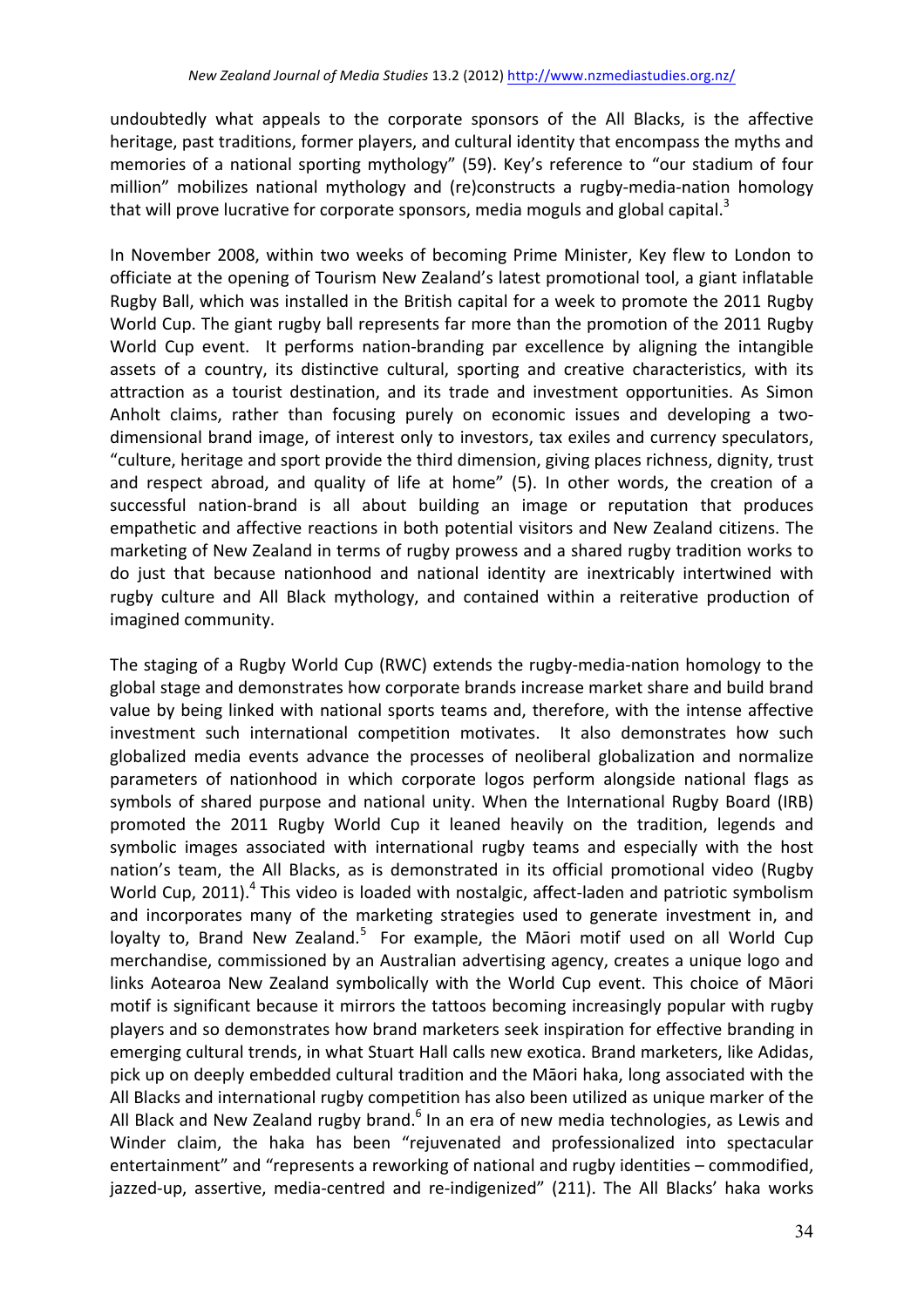effectively for Adidas to make the All Black brand instantly recognizable and distinct from any other national sports team. However, it also attracts ongoing controversy specifically because it represents the mediatized, commodification of indigenous cultural practices.

While the haka is a key feature of the IRB's promotional video, other images emphasize the scenic beauty of Aotearoa New Zealand, and reiterate New Zealand Tourism's '100% pure', clean, green image. The combination of music, images and imagery is also strongly evocative of mythical 'Middle Earth' and the *Lord of the Rings* trilogy (2001, 2002 and 2003) that was, of course, filmed in this country. For example, one image portrays kayakers paddling a lone canoe on a river flanked with impenetrable bush while background music invokes the theme music from *The Fellowship of the Ring* (part one of the trilogy). The next image superimposes the face of an ancient Māori carving on a shadowy background of native bush and is followed immediately by a clip of the All Blacks performing a haka. Other images include jet boating, bungy jumping, yachting and sand surfing. Such images are not directly associated with the Rugby World Cup, but they do link the event with adventure tourism and with the overall concept and promotion of Brand New Zealand. Rugby match flashbacks and glimpses of supporters wearing various national colours and waving national flags in massive, colosseum-like stadia set the Rugby World Cup as a major quest, as war by another name, and the World Cup itself, depicted at the end of the video as the ultimate prize, the Holy Grail, or golden chalice, symbolically elevates this event to the realm of legend. The overall image portrayed in this video is one of masculinist identity, of warriors, battle and heroism and, underlying all this, is the sense that rugby reiterates British colonial traditions and that, especially in Aotearoa New Zealand, rugby, national identity and tourism are inextricably linked. It is an image that is both deeply flawed and deeply embedded.

### Linking colonialism, rugby and articulations of national identity

In their analysis of All Black rugby and its enduring brand value, Lewis and Winder claim "there can be little doubt that sport is a feature of New Zealand and New Zealandness, or that rugby figures prominently in the making of national identities" (208). They compare the 1905 All Black tour with the 2005 All Black tour and claim that tropes of British colonialism, white patriarchy and cultural commodification are at play in the staging of both events and such tropes have also always characterized articulations of national identity. In a 2010 review of the history of Māori rugby, for example, Grahame Armstrong explains that Māori were excluded from tours to South Africa in 1928, 1949 and 1960 and that during South Africa's apartheid regime, "the NZRU selected All Blacks for our country's top team to play South Africa on the grounds of race and colour, deliberately excluding any All Blacks of Māori descent". Armstrong also makes the point that in 2010, "in the year celebrating 100 years of Māori rugby ... the NZRU is refusing to apologise to former Māori players – and their families – for excluding them from past tours to South Africa on racial grounds, a position that has been dubbed arrogant by the Māori Affairs Minister" (ibid). In other words, notions of pioneering manhood and British entitlement, embedded in the colonial and liberal eras, continue to inform the social imaginary and underpin the contemporary marketing of a bicultural brand state. This is not to say that there exists a discoverable New Zealand identity dominated by a "male, white-settler other" or "forged by rugby" but, as Lewis and Winder argue, "this imaginary is prominent in the performance of culture and economy as well as politics, be it in aspirations towards or resistance against this identity" (211). All Black rugby identity is a political, economic and cultural construction, "more than a game, but also more than a business"; the game itself, plus the memories, legends and social histories linked with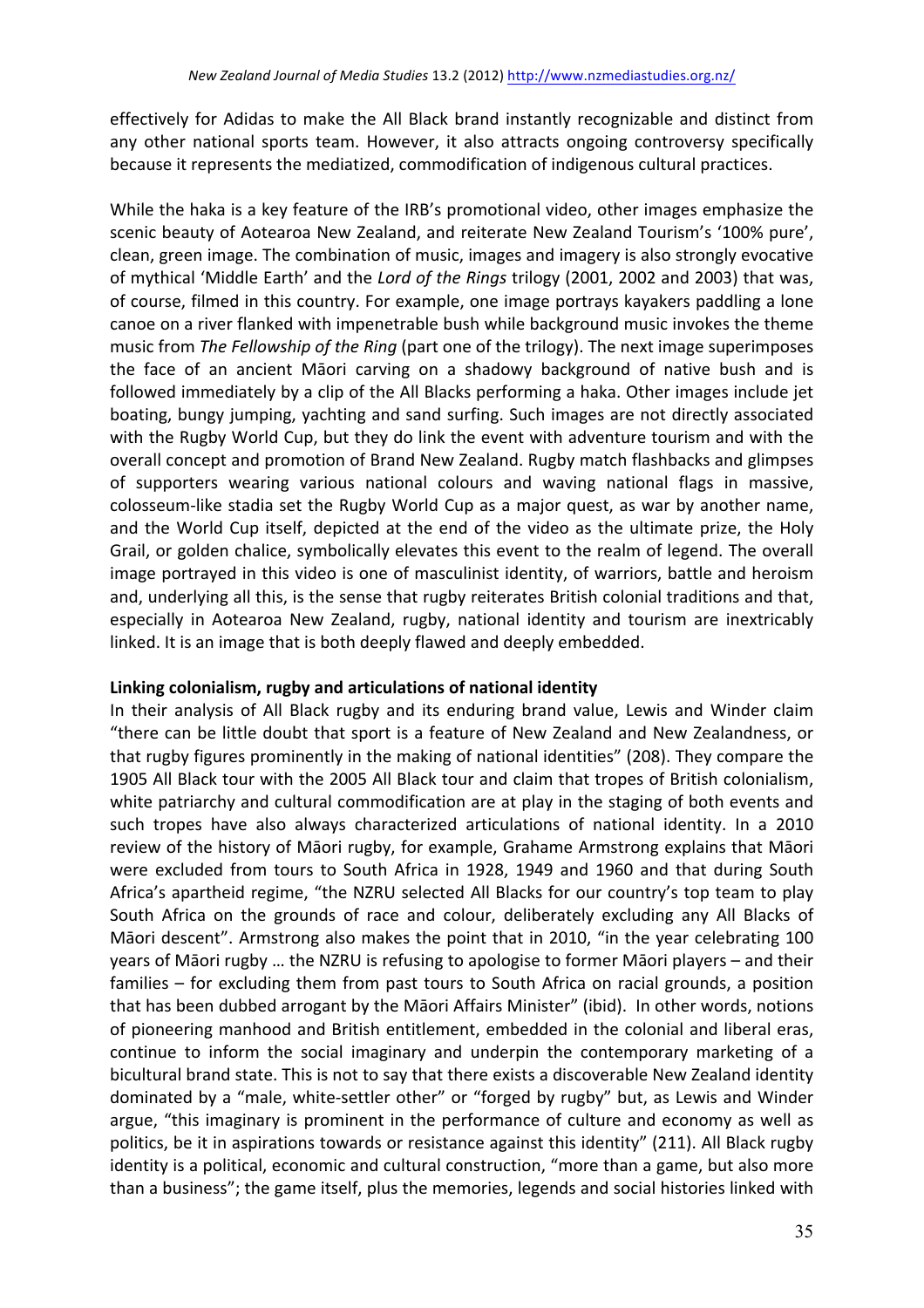it create economic and cultural value and it is this value that is captured to enhance the All Blacks brand (213).

Rugby lost some of its grip as a symbol of national identity during the cultural upheavals of the 1960s and 1970s and, in the face of anti-apartheid struggle and nationwide resistance to the 1981 springbok tour, became instead a symbol of parochial politics and national division. Significantly, it was the arrival of television and, crucially, "the social and national centrality of television" that would prove to have the most profound and enduring impact on both the development of rugby and on new formulations of cultural and identity politics (Hope 236). During the 1970s and 1980s, as Wayne Hope points out, the NZRU capitalized on television's potential by selling All Black international telecast rights to Television New Zealand (236). Television New Zealand could "deliver large test match audiences to major advertisers" and, in addition, television's "national centrality" could (re)conjure affective investment and rejuvenate All Blacks rugby as a symbol of national identity (ibid). The rugby-media-nation homology was effectively restored in 1987 with the staging of the inaugural Rugby World Cup, and it is around this quadrennial event that international broadcasting rights are now sold, and through which the All Black brand is marketed.<sup>7</sup> The professional rugby/global media partnership began in earnest in the Southern Hemisphere in 1995 with the creation of the SANZAR group (combining South African, New Zealand and Australian rugby unions) and the sale of TV rights for two new competitions, the domestic Super 12 and the Tri-Nations, to Rupert Murdoch's News Corporation (and SKY TV).<sup>8</sup> Satellite television, especially SKY TV in New Zealand, plays a crucial and central role in normalizing a neoliberal value system based on brand logic, competition, profit-motive, sponsorship and the complete commodification of the social.

Aotearoa New Zealand's hosting (and winning) of the 1987 Rugby World Cup coincided with the development of global media networks and with a determination by media conglomerates to attract subscribers to growing pay-TV networks. In his account of the history of professional rugby in New Zealand, Gerard Martin (2005) explains how globalized media networks exerted their growing influence on the NZRU and the IRB by shaping the game and the administration of the game to fit global TV schedules and market imperatives. As Martin claims, "in the professional era, generating revenue drives the game itself" and the NZRU sells opportunities for sponsors and broadcasters that make the professional game viable (102). This is what the giant Rugby Ball promotion of the 2011 Rugby World Cup represents. The All Blacks may be national representatives, but they are first and foremost corporate employees, marketed and on-sold as a valuable brand. $9$  This is most obvious in the move of rugby away from free-to-air coverage to pay-TV because, as Martin explains, payper-view broadcasters now control All Black matches, and access is limited to "subscribers willing to pay for exclusive viewership, and to advertisers wanting to reach a sizeable affluent audience" (55). The reference to an 'affluent audience' is significant here because it speaks to a very real characteristic of consumerist society, one that classifies citizens and measures their subjective value in terms of their purchasing power and lifestyle practices. For example, although the Government subsidized the NZRU's successful bid for the 2011 RWC, and despite the rhetoric that claimed New Zealand represents a 'Stadium of 4 million' rugby fans, tickets to the rugby final at Eden Park were exorbitantly expensive, ranging from NZ\$390 to NZ\$1250 each (RWC Tickets).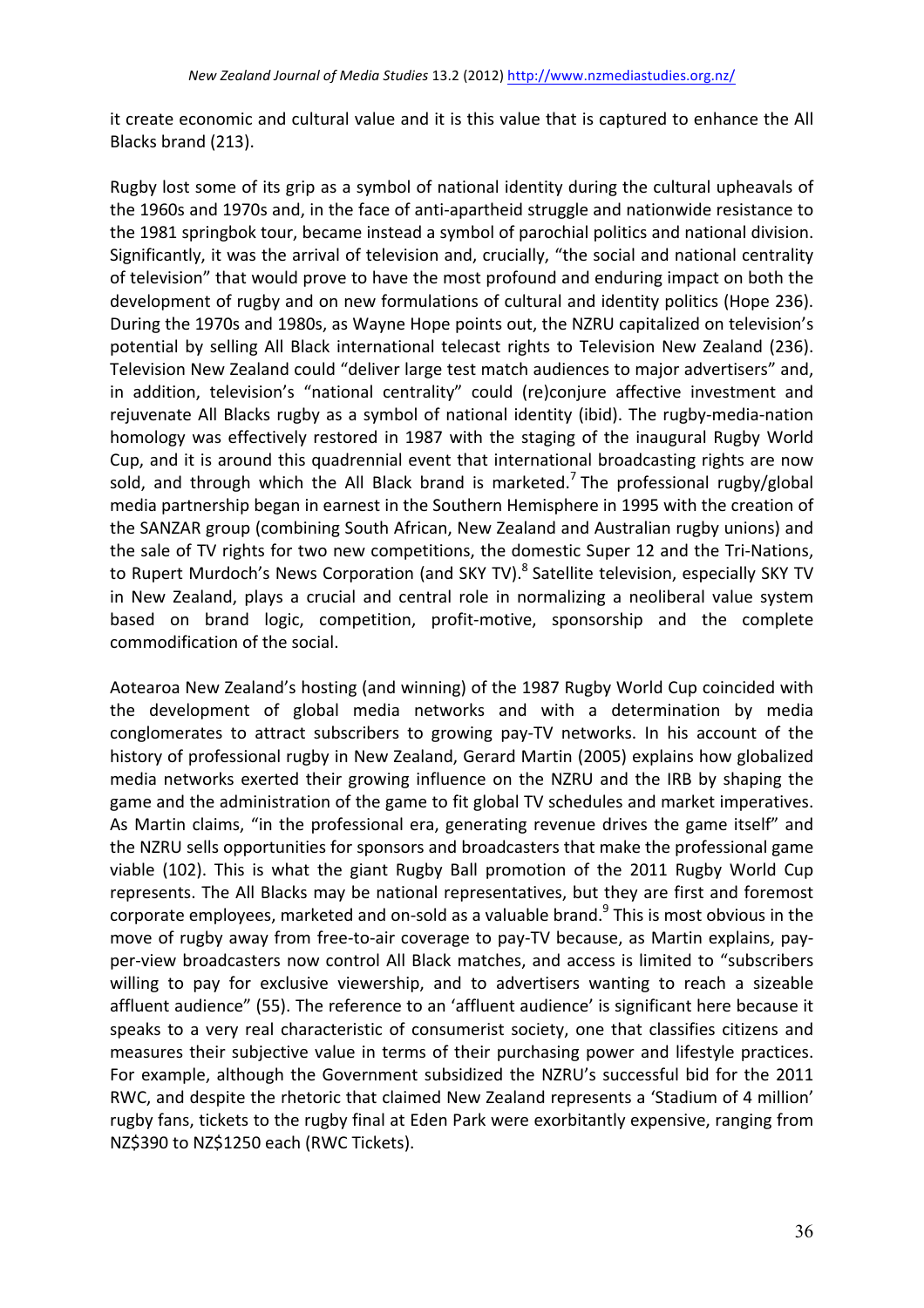## **Staging the 2011 Rugby World Cup for Global Capital**

Rupert Murdoch used sport to expand his pay TV subscriber based, secure multimillion dollar profits and build a global media empire, as is made evident in his acquisition of New Zealand television audiences. In November 2005, SKY TV announced that it was buying the TV channel, Prime New Zealand, a deal approved by the antitrust Commerce Commission in February 2006. The upshot here, as Scherer and Jackson point out, is that both "the live and delayed free-to-air rugby rights are technically under the SKY TV broadcasting umbrella" (225). Such a decision not only benefits SKY TV but also reflects the symbiotic relationship between global conglomerates and the neoliberal New Zealand government. The Minister for Broadcasting at the time, Dr Jonathon Coleman, displayed this connection when he claimed prevailing market forces were "workably competitive" and that there was "no need for regulation or any type of state intervention that could guarantee access to live sport for all New Zealanders" (Scherer and Jackson 86). In June 2007, however, Progressives party leader Jim Anderton welcomed a government review of free-to-air television coverage, and stated "the cultural development and heritage of nations shouldn't be held to ransom by one company's shares. If it's only on SKY, then only people that can pay for it can see it" (Chang, 2007, in Scherer and Jackson, 86). Despite Anderton's optimism and the expectation of vigorous public debate over the dominance of SKY TV, "a newly elected conservative National government abandoned the review altogether in April 2009" (86). Furthermore, a day after the National government abandoned the broadcasting review SKY TV was awarded the broadcasting rights to the 2011 RWC, an event being underwritten by the New Zealand government (90). Once again, elected representatives collude with global corporates demonstrating a neoliberal mandate that prioritizes market imperatives over any conceptualization of social benefit or public good.

Pay-per-view broadcasting epitomizes a neoliberal society in which amateurism and grassroots organizations are effectively disenfranchised or, as Anderton warns, "only people that can pay for it can see it" (Scherer and Jackson 86). Because SKY TV scored exclusive broadcast rights to RWC 2011 from the IRB, state broadcasters like TVNZ and the Màori Television Service (MTS) had to bid against each other to 'win' the right to be lead free-to-air broadcaster. In short, all free-to-air broadcasting of the 2011 Rugby World Cup took place in subservience to Sky's pay-per-view supremacy and under Sky TV's jurisdiction.<sup>10</sup> MTS celebrated its selection with this press announcement, "Rugby is at the heart of the New Zealand nation and Māori Television is proud to be lead free-to-air broadcaster for Rugby World Cup 2011".<sup>11</sup> Jim Mather, CEO of MTS, described SKY television "as host broadcaster, and our partners in the consortium" but, within the terms of this partnership, SKY TV broadcast all 48 matches live on satellite television (pay-per-view), while MTS were restricted to delayed coverage only of 32 of the 48 matches (Horan). In a fine example of neoliberal media governmentality, Sky Television exerts ultimate control, and State broadcasters must not only compete to screen free-to-air coverage but also limit that coverage to accommodate the profit-generating agenda of a global corporate enterprise. In other words, host broadcasters dictate the terms of an international event to the host countries whose citizens provide the venues, affect value and return on investment for both SKY TV and the IRB's Rugby World Cup Limited. In this scenario, MTS performs with other state-funded broadcast television channels to provide a public service ethos and build a sense of nationhood that strengthens the affective affiliations crucial to any brand value, whether that brand is SKY TV, the IRB or Brand New Zealand. This also means that New Zealanders had to subscribe to SKY TV to see live coverage of most World Cup matches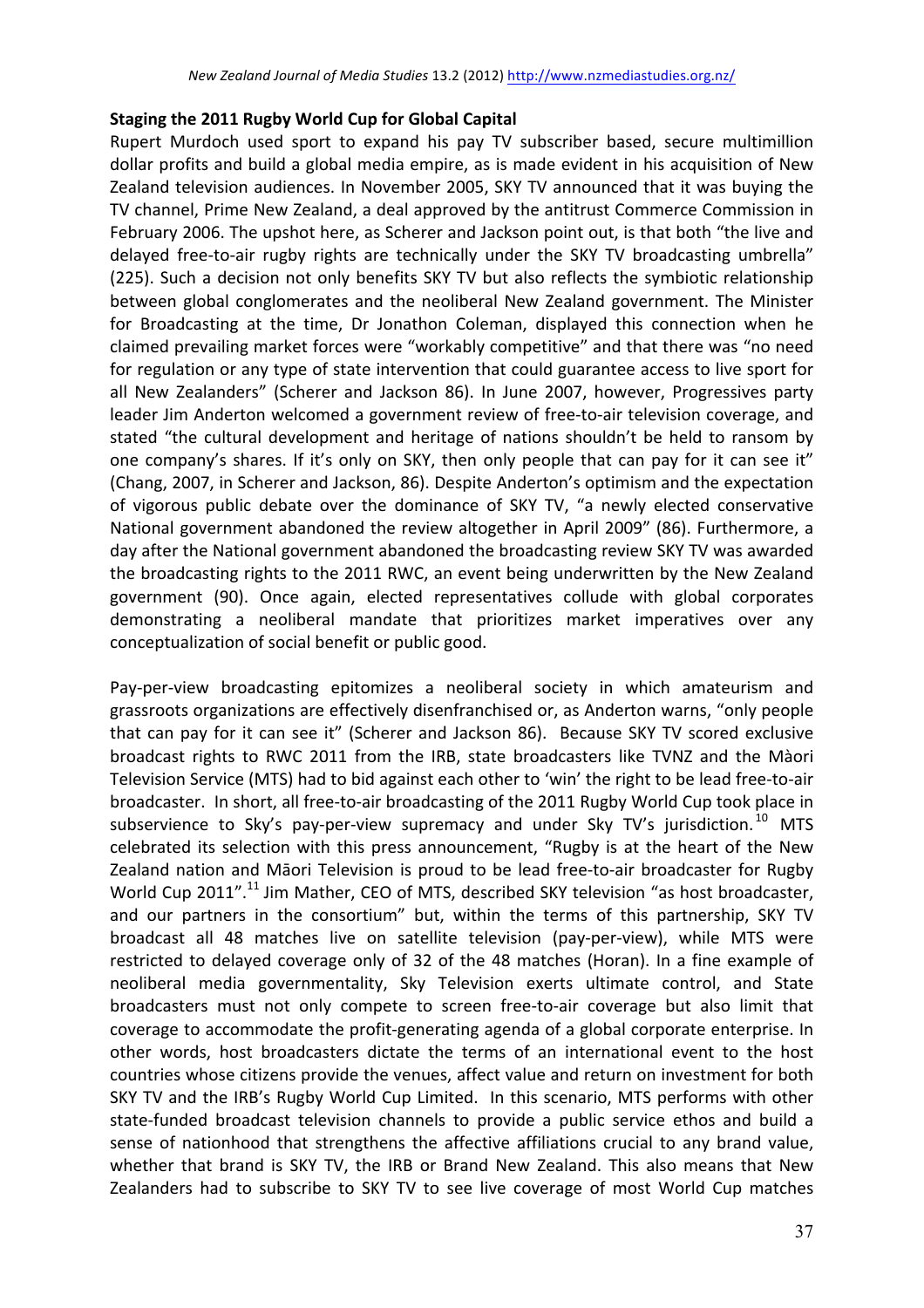despite subsidizing the RWC with their taxes and having to pay huge prices for tickets to stadiums. Neoliberal modes of governmentality work both to transfer public funds and authority into private hands while cultivating the "feel-good illusions of community participation and solidarity" (Jansen 132). Notions of nationhood, patriotism and team loyalty serve as affective mechanisms for generating audiences and ensuring profit for media moguls and corporate conglomerates.

The Rugby World Cup 2011 Ticket Prices Information Pack points out that the Host Union "incurs most of the costs associated with hosting the Tournament" and that "to offset those costs, the Host Union receives all revenue from ticket sales" (RWC Tickets). In this situation, the NZRU and the New Zealand government must walk a fine line between seeking to recoup expenses for staging the event, fulfilling the demands of the IRB and satisfying the expectations of rugby fans:

Full stadia will be an essential ingredient for a vibrant and successful RWC 2011. Given that ticket sales are RNZ 2011's only source of revenue, it is essential that this opportunity is optimised. Full stadia will also reflect New Zealand's love of Rugby and its place as a host of successful global events. (ibid)

The opening sentence of the above quote encapsulates and underpins the crux of my argument: it is the productive sociality, the creativity, the vitality of the social collective, their affective biopower that is an "essential ingredient for a vibrant and successful RWC 2011". National and international television audiences link affectively with stadium spectators to boost and augment this essential ingredient, as do event volunteers, players and officials. The IRB, sponsors and media networks profit from the social labour provided by all these people, who in both direct and indirect ways, are paying not only for the right to participate but also for being seen to participate. All notions of national identity relate directly to the biopolitical management of a population and to the capture and manipulation of affective biopower. In the words of Jonathan Beller:

It is largely through *the rational calculus of affect* that capital organizes and reorganizes populations. The print nationalism of the Benedict Anderson variety was just the crude beginnings. Today, rational and irrational behaviour is rationalized for production through the mass dissemination and careful tweaking of structures of feeling (*Acquiring Eyes* 169, emphasis in original).

Beller encapsulates the crucial connection between structures of feeling and mediated mega-events like the 2011 Rugby World Cup when he posits the question, "What are corporations and politicians buying when they buy "airtime" if not, in the words of Antonio Negri, "productive social cooperation" (*Acquiring Eyes* 108). Beller claims that "the development of a media-environment that functions as the mise-en-scène for capitalist production via social cooperation  $-$  engineered both culturally and by the deployment of military hardware – short circuits, as it were, traditional forms of subjectivity (experience) and of objectivity (events, collective knowledge, reality)" (*The Cinematic* 265). Beller argues "Capitalism turns empathy into television and humans into images" (*The Cinematic* 274). It is socially produced affective biopower, or the capacity for co-operation and the creation of a common, that is constantly mined and undermined by the image-based, brand values of a neoliberal market economy.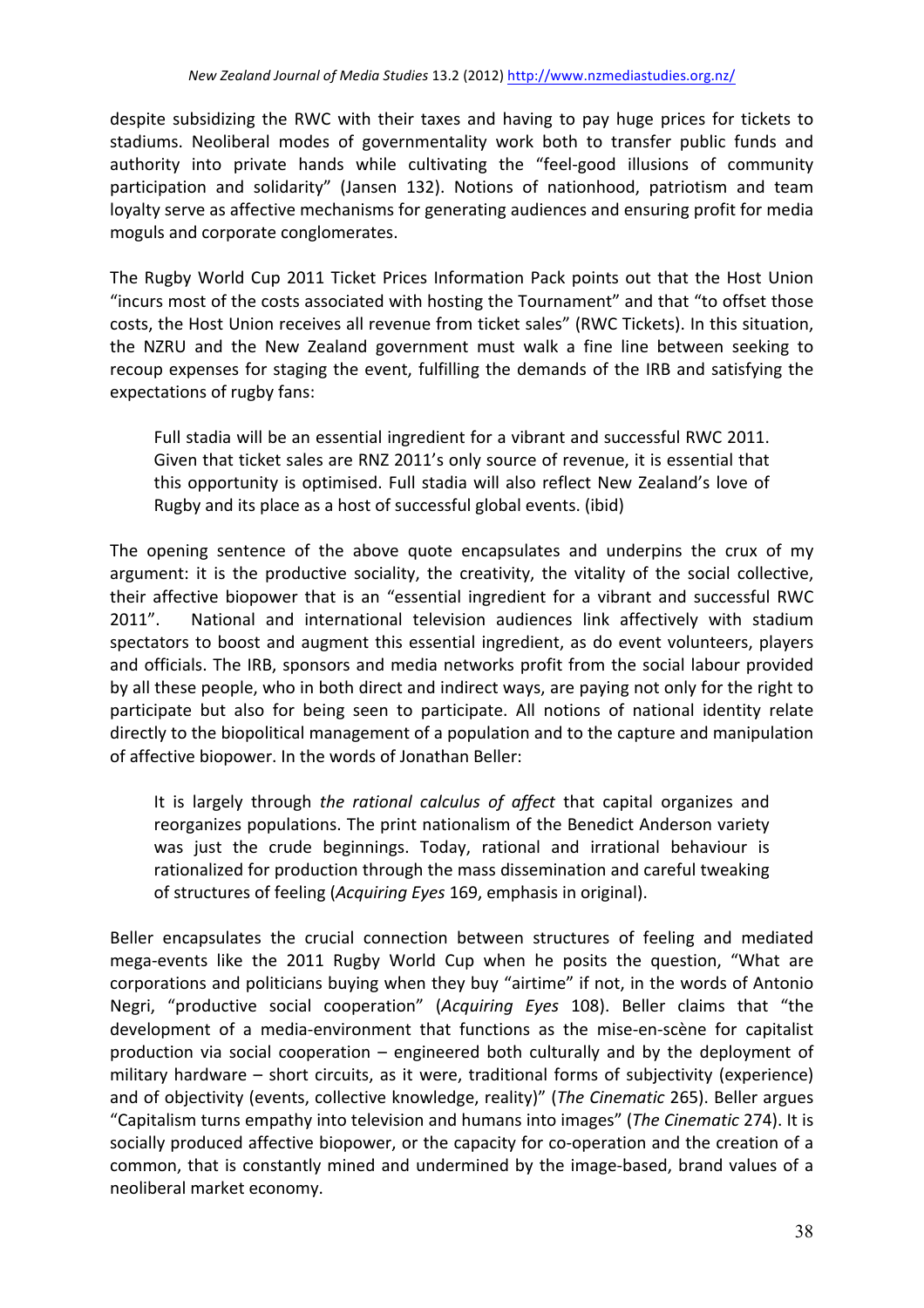Aside from stadium ticket sales, all other commercial rights associated with the RWC tournament, including sponsorship, broadcast, licensing, travel and hospitality remain with the IRB and its corporate body, the Rugby World Cup Limited. As the pamphlet also explains, these funds "underpin Rugby's global growth driven by the IRB's strategic investments programme including High Performance funding and development grants" (RWC Tickets). In other words, while the New Zealand Government and the New Zealand Rugby Union together accept the costs of staging the 2011 Rugby World Cup, income from the event is used to expand and develop rugby, as a global industry. As New Zealand taxpayers have learned, the RWC tournament is held less for the benefit of the host nation than for the benefit of the International Rugby Board (IRB) and global capital. The IRB, through its corporate body, the Rugby World Cup Ltd, operates a multi-million dollar enterprise, and determines which countries and corporations are granted access to the massive profits generated through hosting the Games. Furthermore, it required the New Zealand Government to protect its corporate interests and to legislate to that effect in the form of the Major Events Management Act 2007. The official guide to this Act explains that it "contains certain protections for Rugby World Cup 2011 (RWC 2011), to prevent unauthorised commercial exploitation and to ensure the smooth running of RWC 2011".<sup>12</sup> Paul Gardiner writes in an online article entitled "It's All About The Rugby, Yeah Right" that this was a law that "our government" passed to grant the IRB the right to fine businesses who breached the advertising "clean zone" rules (2011: 3). As Gardiner points out, "The beauty of the Act for the IRB is that our Ministry of Economic Development (MED) did all the dirty work in policing and fining for the IRB. It was a clever way for the IRB to be seen to be keeping its hands clean, don't you think?" (3). Gardiner then goes on to list "some ridiculous examples of that IRB control:

- Samoan winger Alesana Tuilagi was fined NZ\$10,000 because he wore a 'branded' mouth-guard for a match
- A helicopter company was challenged by RWC organisers for taking aerial photos  $-$  it didn't have IRB-sanctioned branding on the side
- Ambulances were required to 'cover-up' logos of sponsors not sanctioned by the IRB
- A strip club and its workers risked fines after scantily clad ladies in skimpy, pseudo All Blacks gear handed out leaflets in the 'clean zone'" (4).

In a blatant example of corporate imperialism, the IRB not only expects the RWC host to police and shut down economic competitors but also requires that the host country block out the messages of their own corporate sponsors (Adidas, for example) so they cannot compete with IRB cartels (Seed, 'About Rugby' 3). $^{13}$ 

# **Reiterations of a neo-colonial, racialized discourse**

The 2011 Rugby World Cup serves to demonstrate not only that sponsors and global media are capitalizing on (re)productions of national identity, but also that racialized, imperialist, (neo)colonial attitudes reiteratively inform the staging of this globalized media mega-event. In an online article written during the 2011 WRC tournament, Tony Seed picks up on the discriminatory, inequitable and highly contentious system of match scheduling to argue that "The World Rugby Cup is providing yet another example that even the domain of sport is being brought under imperialist pressure" ('Sport Today' 1). He points out how both the coach of the Canadian national team, former All Black Kieran Crowley, and Eliota Fuimaono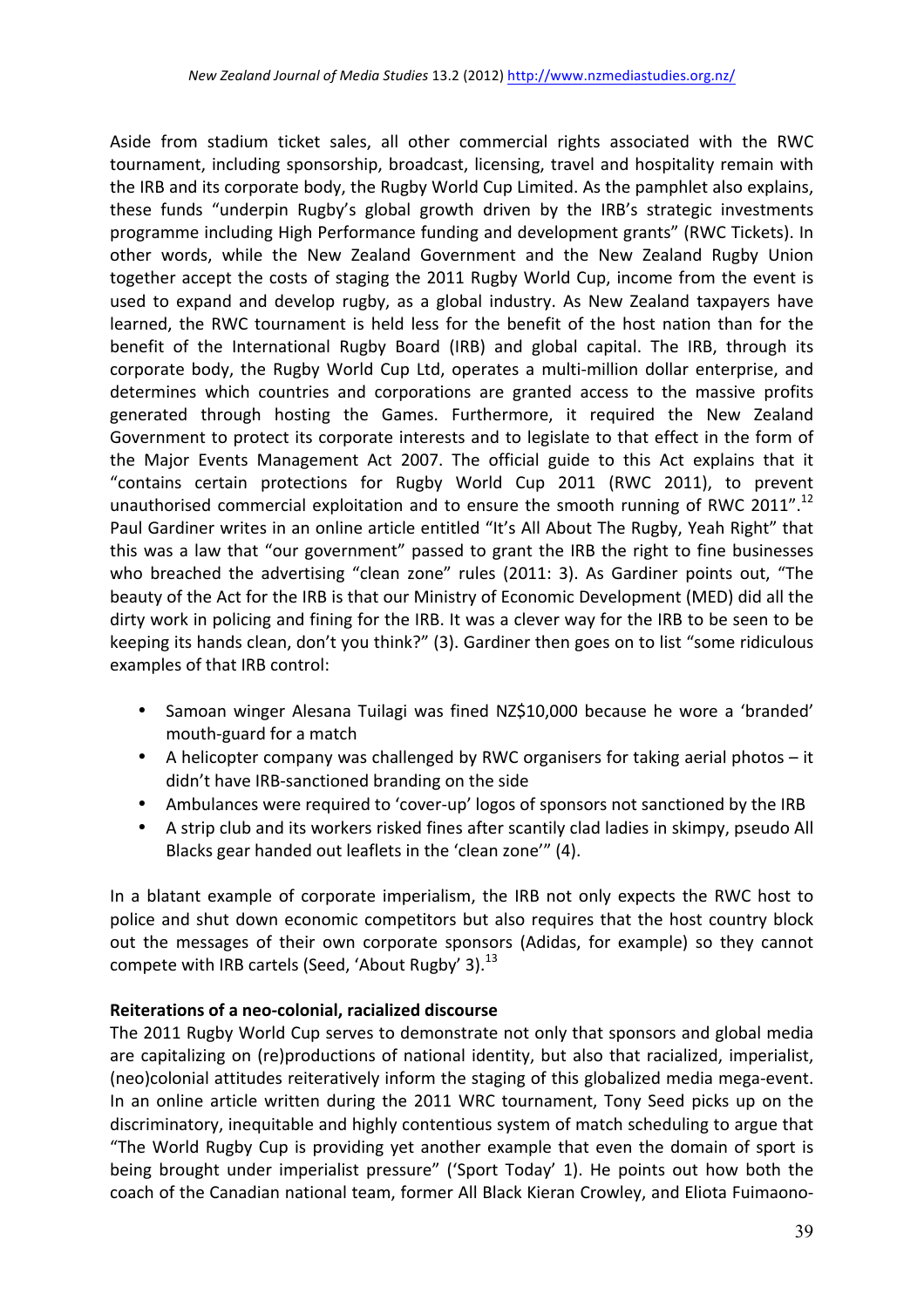Sapolu, a centre for Samoa, claimed the scheduling was grossly unfair and was deliberately skewed in favour of the top teams. Seed explains how the IRB divide the competition between so-called Tier one and Tier two nations, relegating the least favoured teams to a Tier three level. Tier one, which is classified on the basis of possessing professional leagues, consists of teams from traditional rugby nations (England, France, Italy, New Zealand, Australia and South Africa) whose officials also happen to control the IRB. Tier one teams are awarded one week between matches. Tier two teams are forced to play two of their four opening round (knockout) qualifying matches on the basis of a three or four day turnaround. In other words, the teams from the big rugby powers award themselves twice as much rest time as their 'second tier' opponents. Seed also points out that the RWC schedule deliberately schedules Tier One games in prime-time weekend slots in order to maximize commercial revenue and also to meet the "demands and requirements of the global media corporations such as Murdoch's News Corporation, SKY TV" and, for the first time in 2011, "NBC Sports and Universal Sport in the USA" ('Sport Today' 2). In addition, as Seed claims, it is common for "Tier two" teams (Samoa, Fiji, Tonga and Namibia, for example) to be derisively described in the media as "minnows," "developing" sides and "other equally patronizing, chauvinistic and nonsensical terms" ('Sport Today' 1). As Seed points out, the tiered structure and unjust schedule "makes a farce out of the propaganda that this World Cup is a level playing field offering opportunity to the fish and minnows alike" (ibid).

Within the context of this contrived media spectacle, 'winners' and 'losers' are essentially predetermined, and corporate sponsorship can effectively dictate which national teams will get to divide up the lucrative revenues from the RWC and other IRB-sanctioned competitions. Scheduling organisers insist that the "needs of television and their advertisers are given first priority" and as second-tier teams are sacrificed to the demand for "a daily diet of live play," neo-colonial divisions between the haves and have-nots are (re)mobilized and perpetuated (Seed, 'Sport Today' 2 and 3). Eliota Fuimaono-Sapolu (playing in the RWC for Samoa) attracted international media attention when he denounced the schedule on Twitter: "Ok, it's obvious the IRB are unjust. Wales get 7 days, we get 3. Unfair treatment; like slavery, like the holocaust, like apartheid  $- U''$  (18.09.11). Fuimaono-Sapolu challenged the IRB to suspend him, saying it would be another injustice. However, before any action could be taken, Samoan officials, instead of defending their player, "apologized on his behalf and the organizers let the England-based centre off with a warning" ('Sport Today' 2). Seed castigates media coverage of Fuimaono-Sapolu's stance, noting that Associated Press reviled the athlete for "crossing the rugby board" and the London *Guardian* denounced "his grotesque comments" (ibid). He also notes "no such warning or media condemnation was given the polite Canadian coach" (ibid). Mainstream media works to uphold the status quo and, in doing so, participates in reiterative tropes of a deeply embedded, hierarchical and racialized discourse.

This is evident in other media coverage, as for example, when Fuimaono-Sapolu responded to questionable refereeing in his team's loss to South Africa by twittering, "What a ------ joke. RSC is b------t. #kiss my ---- we were climbing a mountain all tournament!! You saw the game, B------t" (01.10.11).<sup>14</sup> An editorial from the *Herald on Sunday*, entitled "Sorry Samoa, but life's not fair," describes Fuimaono-Sapolu as "The Manu Samoa World Cup player" who "launched a one-man war against the International Rugby Board".<sup>15</sup> It states that he "railed against the refs and the \$10,000 fine imposed on another Samoan player, Alesana Tuilagi, and his younger brother Manu who plays for England, for wearing a branded mouthguard"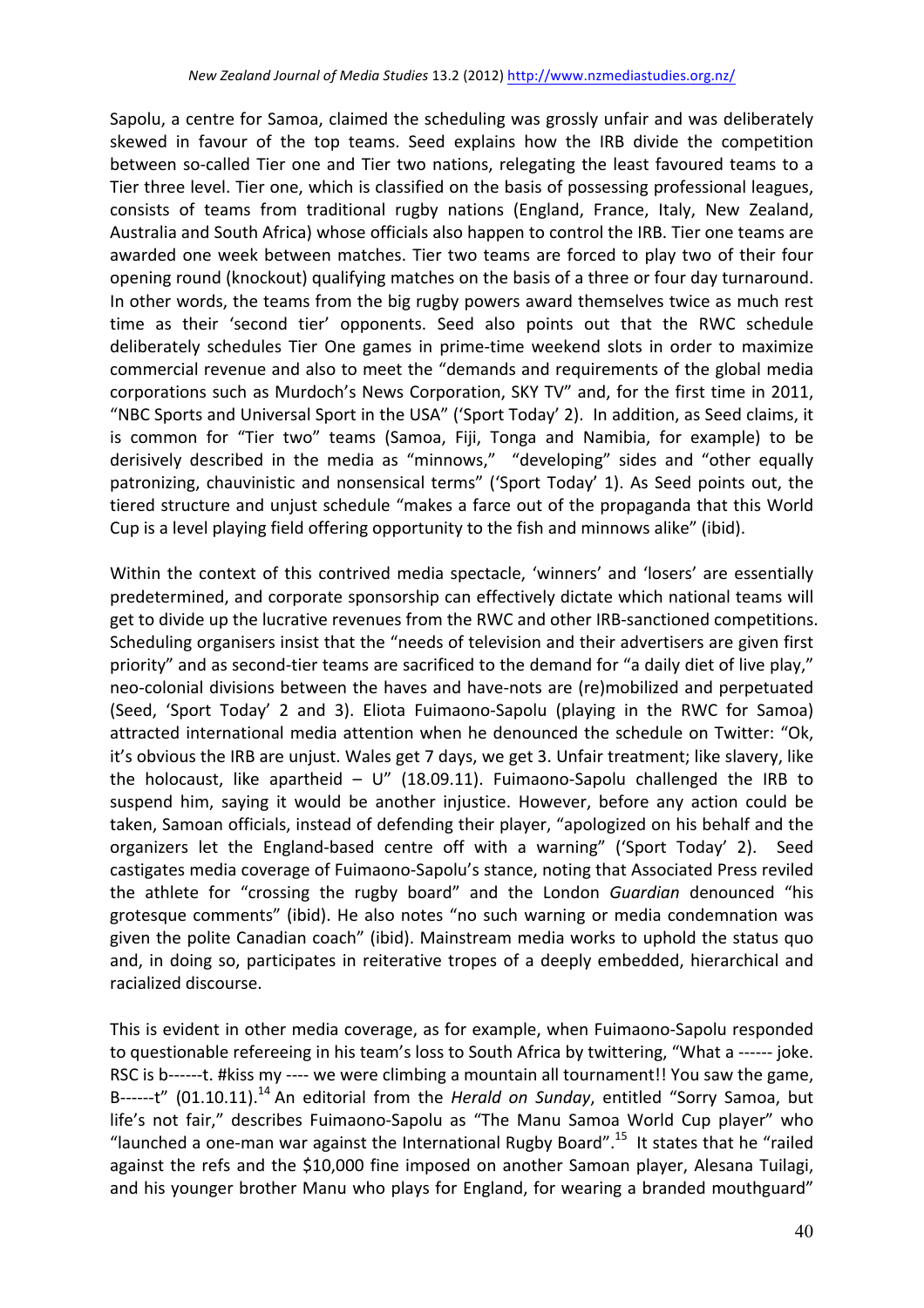(mentioned earlier). It trivializes these issues with the flippant remark that "the fine was over the top and referee Nigel Owens did make a couple of glaring errors in the match with South Africa". In the next sentence, however, it claims that "the player needs reining in quickly" for his complaint regarding the tournament format. The editorial continues with a patronizing tone, "Fair? Of course not," before arguing that "broadcasters and viewers were naturally more interested in the big weekend matches" that "put bums on seats and sparked the tournament into life". What comes through here is a form of cultural imperialism that replays and reflects neo-colonial and neoliberal modes of governmentality. The RWC tournament is organised as a media spectacle, designed and orchestrated to supply audiences to advertisers and to access affective 'spark' for growing the nation-brand. The RWC media event capitalizes on the affective biopower that builds loyalty and commonality around a 'national' rugby team but simultaneously vilifies and undermines any solidarity or support for a team when it emerges to critique a racialized hierarchy and so threaten profitability.

Maurizio Lazzarato describes racism as a governmental technique arising from the "inability of capitalist economy to delimit and ground a territory, an identity or a sociality" (131). Following Foucault, he adds: "now it is a matter of economic policies relating to the production and reproduction of a population (biopower) rather than to the 'organization of labour' strictly speaking" (ibid). Lazzarato explains, "Foucault conceptualizes the recourse to the 'social', the 'nation', 'civil society' in terms of techniques that, in ensuring territorialization, allow the integration of the economic and the juridical:

The power of 'capital' rests upon the de-territorialization of social and political relations, and its weakness arises from the processes of re-territorialization which, to be effective, must appeal to dispositifs that are not at all economic. Only the social, civil society, the nation, the state, etc, can provide the territorial limits, the boundaries of 'community' and the social bonds that the economy lacks (129).

Underpinning the production and management of a national identity, is a necessity to mobilize the affective co-operation and social bonds that a capitalist economy works against but also seeks to exploit. Lazzarato argues that neoliberal society is founded on differentiation and insecurity, and that "it is racism that will secure the exercise of a sovereign power (the restoration of the power of life or death through the selection of who belong and who is excluded from the national community) and that will, additionally, enable biopower to be circumscribed within certain limits" (131). Racism endorses and explains "the political force of the appeal to 'national preference' as part of the neoliberal socialization of the economy" (ibid). This entails a form of state racism that condones systemic economic inequalities (local and global) and demonstrates massive contradictions, if not blatant hypocrisy, in ethical attitudes to human life. The structure of the RWC schedule and the shutting down of any critique from subjugated teams (or team members) demonstrates how neoliberal modes of governmentality infiltrate all aspects of everyday life.

It is in the comments following this online article that resistive ruptures appear and a groundswell of support for Fuimaono-Sapolu's stance becomes evident. For example, one blogger writes, "Given that sport is supposed to espouse the value of fairness and fair play, it's glaringly and now publicly obvious thanks in part to Fuimaono-Sapolu, that that value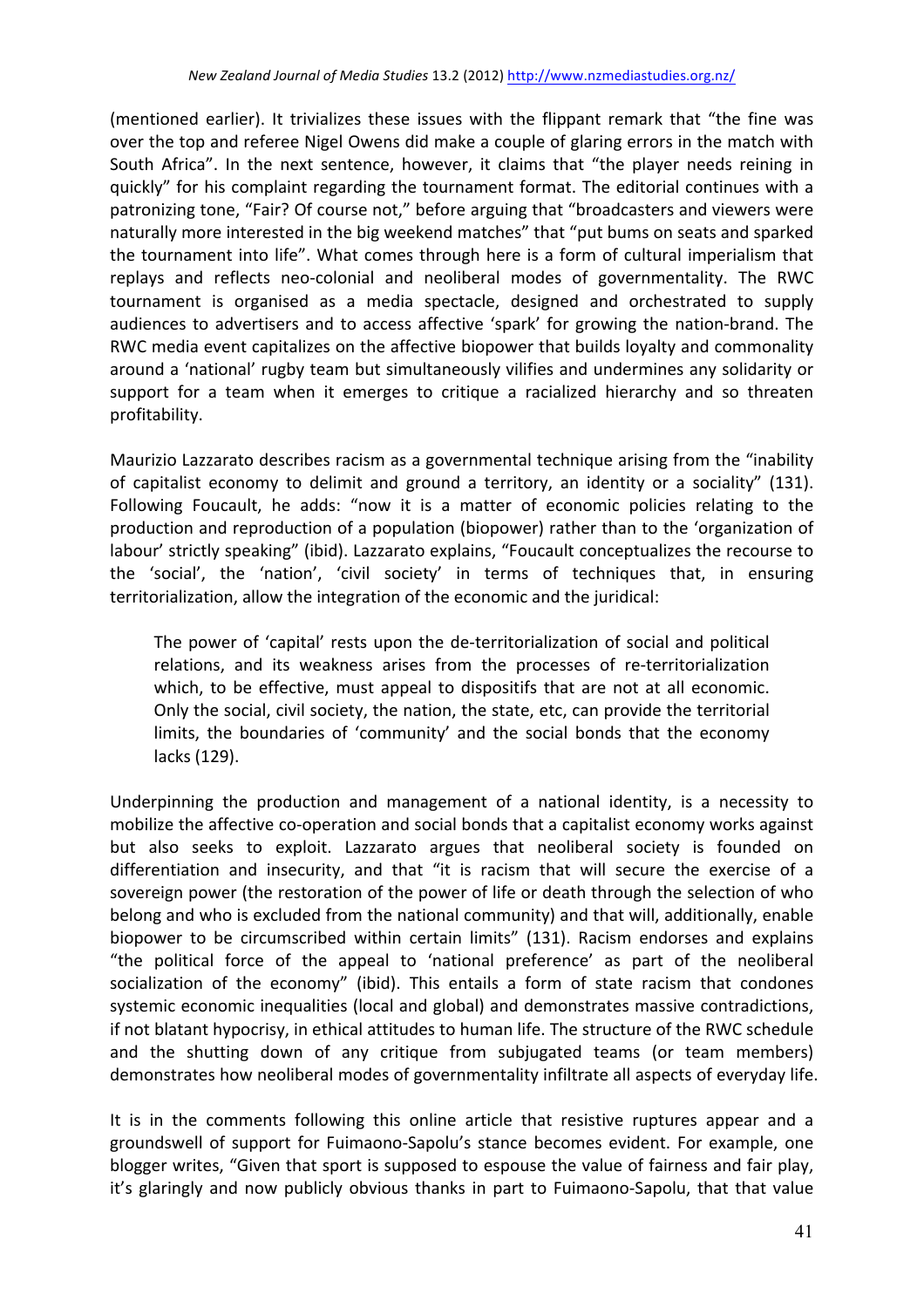does not extend to all teams in this 'world' tournament. What a shame." Another comment reads, "I agree that life is unfair. To know that life is unfair and then make sure it stays unfair is another. Who cares about who watches what at what time? People will always be drawn to watch a fair contest no matter who is playing." These comments highlight and critique glaring disparity in the administration of the 2011 RWC, but inequities and exploitation inform and influence every aspect of rugby administration (and international sport in general) as is evident in a widespread practice, commonly referred to as the "brawn drain" (Seed, 'Sport Today' 3). Rich professional clubs in Europe (and their agents) set up academies for the development of rugby in countries like Namibia and Samoa so that they "can get a hold of raw talent at a cheap price" ('Sport Today' 4). Seed explains, "Clubs recruit the rugby athletes from the developing countries for a song [then] go so far as to prohibit them from playing for their national side in world competition" (ibid). As Seed claims, such "development" and "aid" epitomizes a "neo-colonial and imperialist relationship" in which an orchestrated hierarchy of rugby-playing nations serves to "conceal the real transfer of wealth and talent from the poor to the rich and the concentration of power in their hands ('Sport Today' 4).<sup>16</sup> Many of the best players from rugby's second tier of nations then, are signed up to play for rival national teams in the 2011 RWC, as for example, Manu Tuilagi, a Samoan, representing England while his brother played for Samoa, and Toby Faletau, who comes from Tonga but played for Wales.<sup>17</sup>

When professionalized sport combines with global media to stage an inter-national competition, it is the spatial boundaries of nation-states and historically grounded local loyalties that generate partisan affiliations and affective investment. However, national players are often part of the 'brawn drain' process that means they do not necessarily represent their country of origin, but play instead for the country/brand/corporation with which they have a professional contract. In a micro-picture of neoliberal governance, rugby players are deterritorialized and reterritorialized in hierarchical structures that ostensibly accommodate and redress systemic disadvantage and disenfranchisement but actually (re)direct raw talent, capitalized human resources, to the elite beneficiaries of corporate enterprises. While national flags stir passion and generate bi-partisan affective intensity, (an essential ingredient for filling stadia and attracting television audiences), neoliberal market logic dictates the makeup of national teams and normalizes a brand-based, commodified form of identity politics.

# **Conclusion**

This analysis of the corporate administration, state promotion and media control of the 2011 Rugby World Cup demonstrates how reiterative tropes of cultural imperialism, white male patriarchy and global capital continue to inform and underpin government of the social. It also demonstrates how media moguls like Rupert Murdoch manipulate neoliberal nationstates and utilize discursive productions of national identity to generate profit from a televisual spectacle. At stake here is the socialization of affect and the commodification of the social for a globalized media-driven culture industry. Leisure-time pursuits, sporting heritage and national affiliations are appropriated, packaged and branded for distribution to local and global fee-paying audiences. In this age of media governmentality, social productivity and productive cooperation provide the immaterial labour that now underpins capital accumulation. Jonathan Beller claims that the development of a media-environment "that functions as the mise-en-scène for capitalist production via social co-operation ... short circuits, as it were, traditional forms of subjectivity (experience) and of objectivity (events,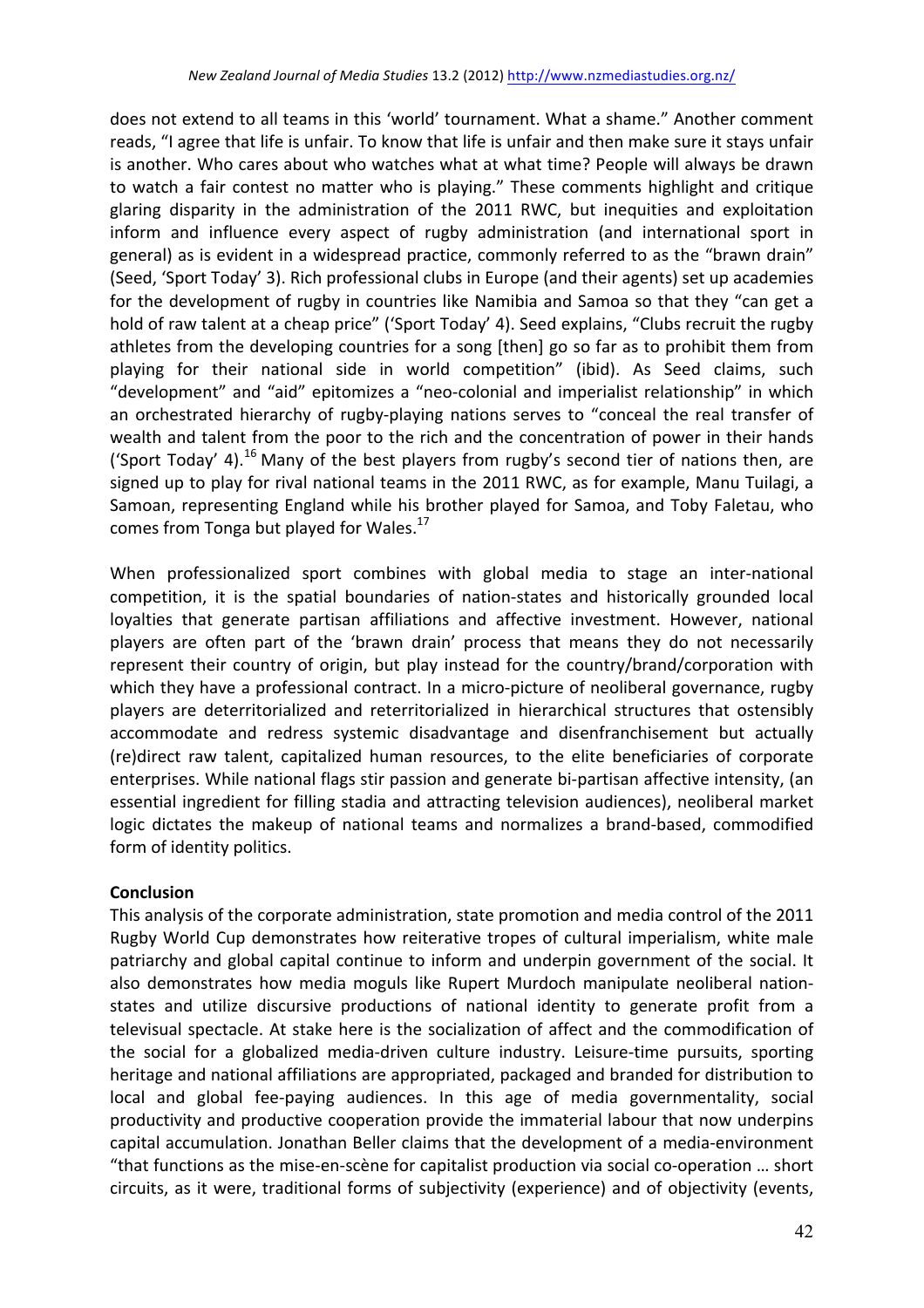collective knowledge, reality)" (*The Cinematic* 265). Political potency, understood in a broad sense as socially produced ethical surplus, is harnessed and captured in forms of brand identity for the valorization of a capitalist political economy.

Social productivity has been and is being channeled into mediatized, corporatized and branded events as, for example, the 2011 Rugby World Cup, in exchange for a fantasy of national empowerment and/or publicity. As Beller argues, "along with life and labour, the very consciousness of our bodies has been and is being expropriated. For this we have become not just spectators, but specters" (*The Cinematic* 295). Countries do not compete for the right to host international sporting events like the Rugby World Cup because it will make money for the host country. They seek to host such media mega-events because they attract audience interest and bipartisan affective investment. Affective benefits accrue through social investment in a nation-brand, in 'our stadium of four million,' especially when the event results in victory for the host nation. Such affective investment is worth immeasurably more to private enterprise, and associated corporate brands, than whatever stimulus boost may be pumped into the local economy.<sup>18</sup> Neoliberal capitalism finds its very conditions of possibility in affect-laden brand identities and in the facilitative public-private partnerships and modes of media governmentality that inform and underpin globalized mega-events like the 2011 Rugby World Cup.

Anne Begg completed her PhD at the University of Otago in 2012. She is currently working as a tutor and guest lecturer in the Department of Media, Film and Communication and is also assistant editor of the e-journal, borderlands. She can be contacted at anne.begg@otago.ac.nz.

### **Notes**

 $1$  "Rugby World Cup is global Rugby's showpiece tournament, and one of the top three sporting events in the world. It is set to be the biggest sporting occasion in the world in 2011, when Rugby World Cup 2011 (RWC 2011) will be staged across 13 venues around New Zealand over a six week period. With a projected global television audience of over 4 billion spectators and more than 60,000 visitors anticipated to travel to New Zealand, RWC 2011 is expected to be the biggest event ever staged in New Zealand" (RWC Guide).<br>
<sup>2</sup> Source:  $\sqrt{2011} -$  New Zealand's Year' – Welcome Message signed by both Prime Minister John Key and Murray McCully, Rugby World Cup Minister, Ministry of Economic Development. September 2009. Web. 5 July

<sup>2012. &</sup>lt;www.edanz.org.nz/template/rwc\_media/media\_pack.pdf><br> $3$  I borrow the term 'rugby-media-nation homology' from Hope (2002) because it so well encapsulates the symbiotic relationship that reiteratively informs and continues to dominate identity politics in New Zealand.  $4$  The International Rugby Board (IRB) is responsible for upholding the laws of the game, sanctioning

competitions, setting the code and programme for development and standards, and supervising the relations between the various national regulatory unions. I discuss the power and influence of the IRB in detail later.<br>
<sup>5</sup> Video clip source: Rugby World Cup 2011, International Rugby Board (IRB) promotion. 2011. Web. 5 April 2011. <http://www.youtube.com/watch?v=4D20Ksgpsbw>

 $6$  Lewis and Winder explain that 'haka' is "the generic name for Māori group dance or performance, a composition played by many instruments: hands, arms, feet, legs, body, voice, tongue and eyes (Karetu 1993)" (210). They also explain "the All Blacks' haka after the national anthems at rugby internationals is performed as a challenge, to proclaim their strength, fearsomeness and fearlessness, and to seek to intimidate the opposition" (210).

 $^7$  The 1995 10-year contract for television rights to rugby matches was valued at US\$555 million (Scherer and Jackson, 70). In December 2004, SANZAR and News Corporation signed a US323 million, 5-year broadcast rights agreement that included an expanded super 14 competition, and a nine-test Tri Nations tournament (86). In April 2010, SANZAR extended its broadcast rights for the period 2011-2015. The five-year deal, which includes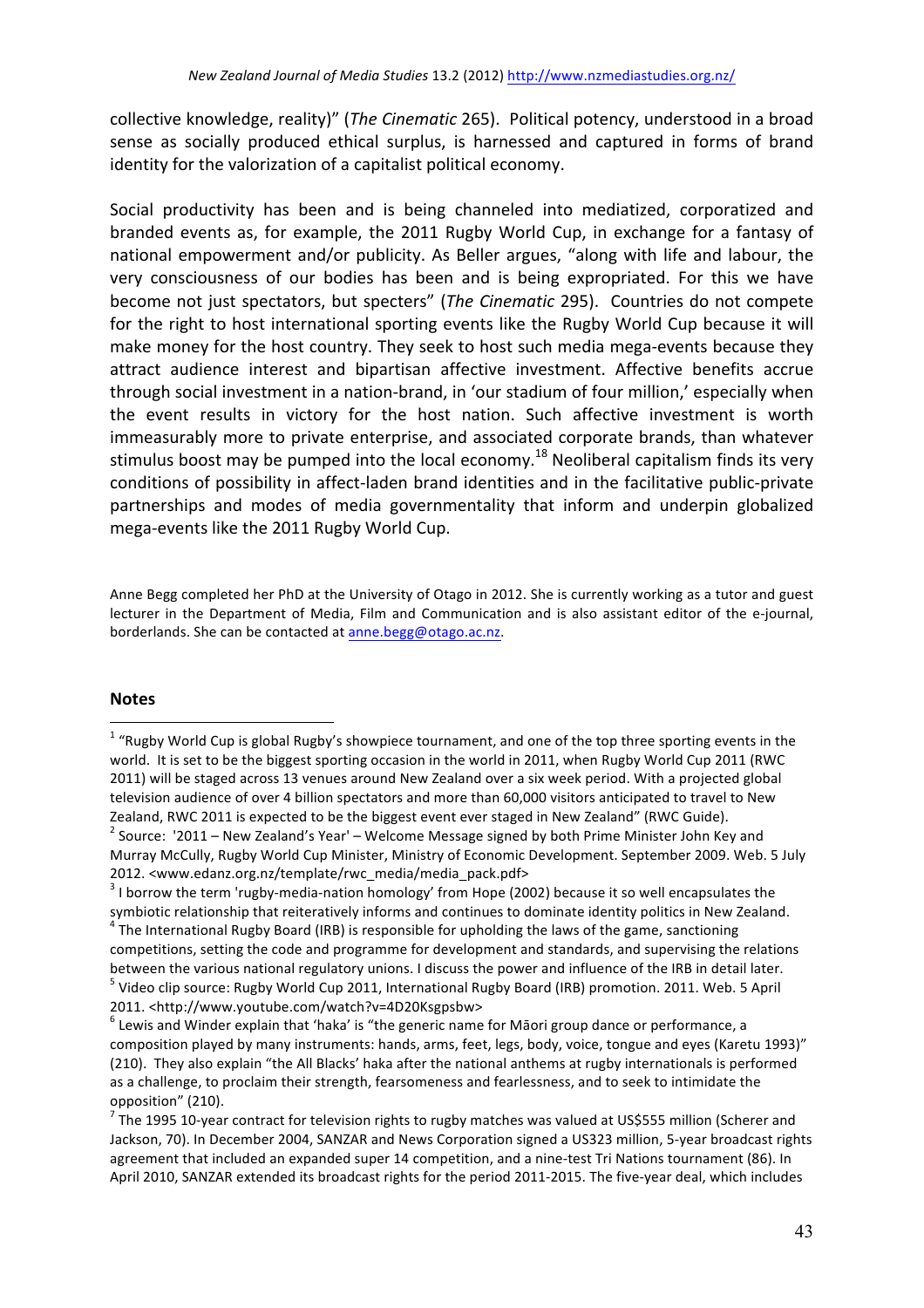Supersport (South Africa), Fox Sports (Australia) and SKY TV (New Zealand), is worth US\$437 million, an increase of US\$114 million on the previous five-year deal (225).<br><sup>8</sup> Sky TV is the dominant pay television broadcasting service in New Zealand. Its website reports, "SKY's

principal business activity is the distribution of both local and foreign programme content to its subscriber base, predominantly through a digital satellite network ... As of 30 June 2010, SKY had a total of 802,397 subscribers, representing a residential household penetration of approximately 47.9%" (Sky Network).<br><sup>9</sup> Once the NZRU lost control of how its major matches would be scheduled and screened, it was subsequently forced to "heighten the commercial value of matches" (Martin 218). This has included rugby law changes designed to speed up play and increase the number of tries and a transition to night rugby that maximises television audiences, despite the fact that wintry evening conditions have a negative impact on the quality of games, both for players and spectators (ibid). In addition, commercial imperatives dictate that Pacific Island nations like Tonga, Samoa and Fiji must be left out of the SANZAR competition, and that provincial and club level rugby in Aotearoa New Zealand is impoverished by a feeder network that encourages top players to bypass club rugby for professional franchises. Perhaps the most contentious issue concerns rugby stadia and the pressures placed on local government to not only install floodlighting and "to build exclusive seating areas to entice high-revenue corporate patrons" but to also commit ratepayers' funds to the prerogatives of rugby, global media and corporate sponsors (ibid).<br><sup>10</sup> The Rugby World Cup 2011 Free to Air broadcast deal was confirmed on 3 March 2010 and according to

Vanessa Horan: "The deal, which confirms that in addition to Sky TV's live satellite coverage of all 48 matches, Māori Television will be the lead free-to-air broadcaster working in partnership with TVNZ and TV3. It will see Māori Television broadcast all 48 games of the tournament and TV One and TV3 each simulcast seven key live games. Coverage on MTS will include 5-10% Māori language" (Horan).<br>
<sup>11</sup> Source: Rugby World Cup 2011. Maori Television. 2011. Web. 18 October 2012.

<http://www.maoritelevision.com/default.aspx?tabid=579&pid=2037>

<sup>12</sup> Source: Ministry of Economic Development, Ministry of Economic Development, September 2010. Web. 14 October 2012. <http://www.mpa.org.nz/.../RWC-Major-Events-Management-Act-Guide.pdf><br> $^{13}$  Tony Seed notes "the IRB even demands the host nation provide at least one 60,000 [seat] stadium and the

2011 event is expected to cost about NZ\$310 million to run and to generate NZ\$280 million in ticket sales. Incredibly, New Zealand will get little of this. The RWC is the largest sporting event ever held in New Zealand; in Auckland, the city where many of the most important games will take place, the costs to the local ratepayers alone has been estimated at NZ\$102 million. And this is a country with rising unemployment, inflation and discrimination against migrant labour" ('About Rugby' 3).

<sup>14</sup> Source: 'How Samoa and Gloucester centre Eliota Fuimaono-Sapolu tweeted his way into trouble'. The Telegraph. 31 October 2011. Web. 17 October 2012.

<http://www.telegraph.co.uk/sport/rugbyunion/8861187/How-Samoa-and-Gloucester-centre-Eliota-

<sup>15</sup> Source: 'Sorry Samoa, but life's not fair' Editorial, The New Zealand Herald, 9 October 2011. Web. 17 October 2012. <http://www.nzherald.co.nz/opinion/news/article.cfm?c\_id=466&objectid=10757609>

 $16$  Seed notes: "Sixty per cent of the IRB's World Cup revenue comes from broadcast contracts. Of the UK£150 million revenue garnered by the IRB between 2009 and 2012, approximately 50 per cent goes to the ten tierone nations. The remaining 109 member national unions are left to scramble over the other 50 per cent, according to their 'strength'. Such is the concept of 'parity' of the IRB" ('Sport Today' 3).

<sup>17</sup> Source: 'The globalisation of rugby: It's a small world after all' The Economist: Sports. 26 October 2011. Web.

28 June 2012. <http://www.economist.com/blogs/gametheory/2011/10/globalisation-rugby><br><sup>18</sup> A *New Zealand Herald* article reports: "Budget blowouts have pushed public spending on the Rugby World Cup well above \$200 million – without counting \$555 million in stadium upgrades and \$39 million in direct losses from hosting the tournament." It also reports that Prime Minister John Key defended the country's investment in the World Cup, saying it was "\$39 million well spent ... yes, the country has spent quite a bit of money upgrading its stadia, but they're long-term assets and I think for the marketing of New Zealand, the promotion of New Zealand, it's been well and truly worth it" (Dickison and Priestley).

#### **References**

1

Anholt, Simon. "Three interlinking concepts: Intellectual Property, Nation Branding and Economic Development". *WIPO International Seminar on Intellectual Property and* Development, Geneva, 2005. Web.